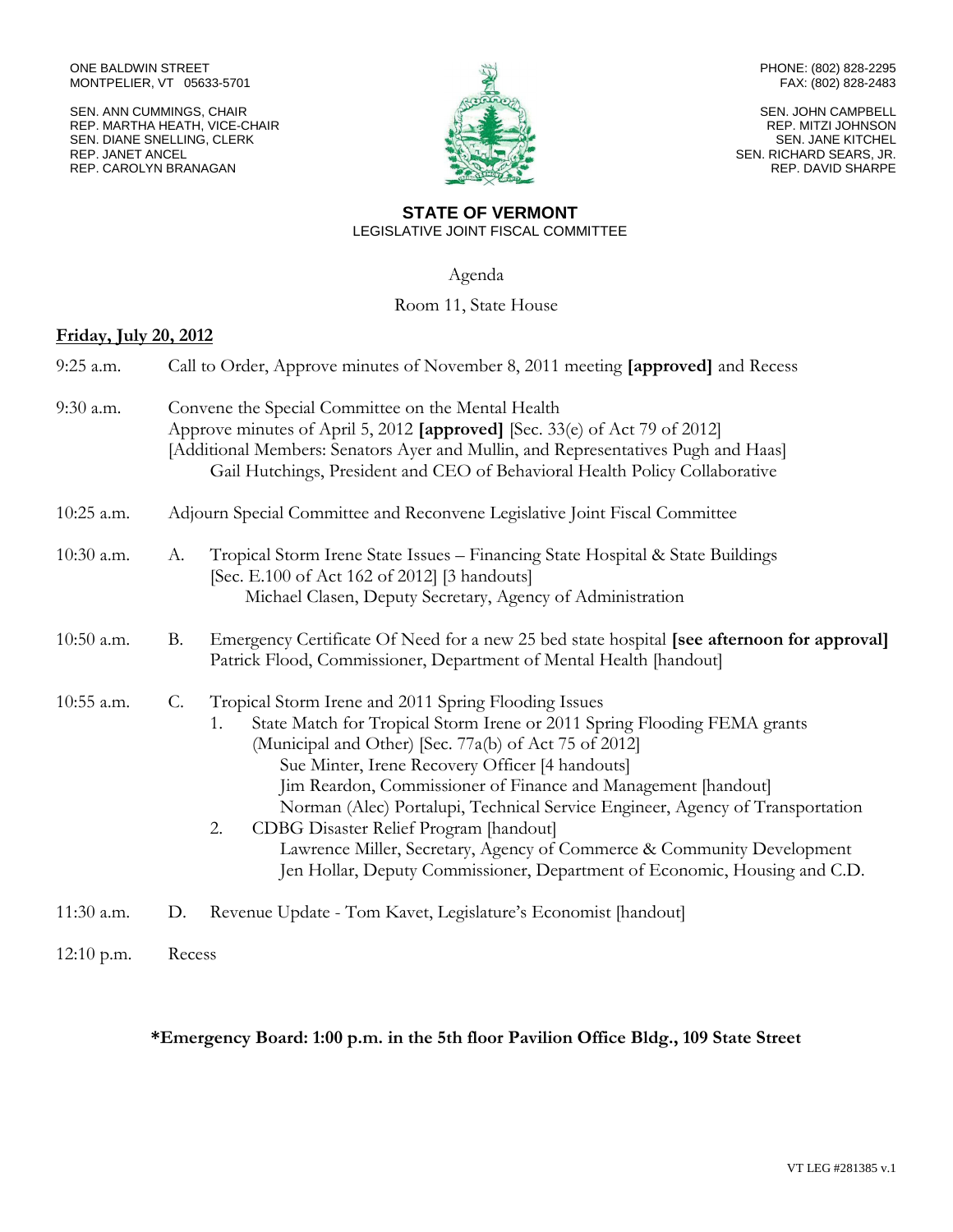- 2:15 p.m. E. Administration Update/Issues Commissioner Reardon
	- 1. Preliminary Closeout Reports; preliminary Budget Adjustment, if any [handout]
	- 2. Porter Air Program Secretary Miller
	- 3. Department of Financial Regulation Transfer of Unencumbered Balances [Sec. 67(a)(2) of Act 75 of 2012] [handout] Sandra Barton, Business Manager, Department of Financial Regulation
	- F. Grants Nathan Lavery (Department staff available)
		- 1. Grant & position in Agency of Agriculture related to Irene recovery **[Approved]**
		- 2. FEMA disaster assistance grant related to the May 29, 2012 storm **[Approved]**
	- G. Review of the Emergency Medical Services Fund VT Fire Service Training Plan [32 V.S.A. § 8557(a) as amended by Sec. 62 of Act 143 of 2012] [handout] Chris Bell, Director, Office of Public Health Preparedness & Emergency Medical Services, Department of Health
	- H. Fiscal Office's Updates/Issues
		- 1. Fiscal Officer's Report Stephen A. Klein, Chief Fiscal Officer
		- 2. Updates:
			- a. Medicaid Stephanie Barrett [handout]
			- b. Education Fund Mark Perrault
			- c. Legislative Budget Closeout Nathan Lavery
	- I. Emergency Certificate Of Need for a new 25 bed state hospital Patrick Flood, Commissioner, Department of Mental Health **[Agreed with the recommendation by Mental Health Oversight Committee to approve the Emergency CON process with the Public Hearing condition]**
- 2:55 p.m. Next Meetings September 19 and November 26 Other dates of interest: Legislative Briefing (All Members) – November 28 at 10 a.m. - 3 p.m. New Member Orientation – November 28 - 30
- 3:00 p.m. Adjourn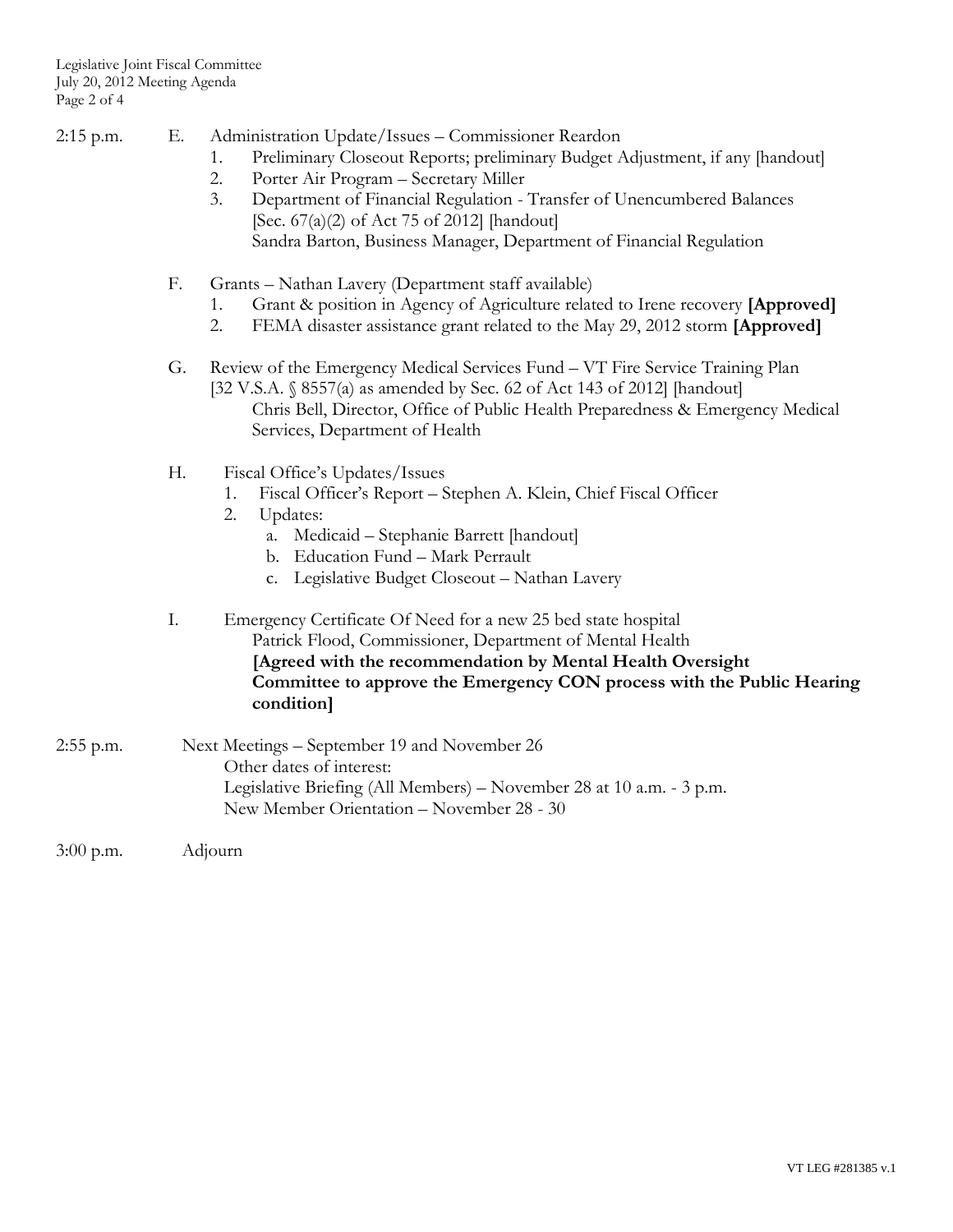#### Relevant Statutory Language for Special Committees

#### Mental Health Special Committee Sec. 33(e) of Act 79 of 2012:

Sec. 33. REPORTS

\* \* \*

(e) A special committee consisting of the members of the joint fiscal committee and the chairs and vice chairs of the senate committee on health and welfare and the house committee on human services, in consultation with the commissioner of mental health shall contract with an independent consultant who has expertise in the field of mental health and psychiatric hospital services to evaluate the structure, services, and financial implications of Vermont's proposed mental health system. The joint fiscal office shall administer the contract for the special committee. The department of mental health shall transfer to the joint fiscal committee one-half the cost of this contract and the joint fiscal committee is authorized to transfer one-half the cost of this contract from the legislative budget to the joint fiscal committee. The independent consultant shall submit a report to the general assembly by December 1, 2012 and shall specifically address:

(1) Whether Vermont's proposed mental health system appropriately serves the needs of individuals with mental health conditions throughout the state and, if any unmet needs are identified, how they may be addressed; (2) The data and evaluation mechanisms necessary to manage and improve the quality of care and outcomes for individuals in Vermont with a mental health condition.

\*\*\*